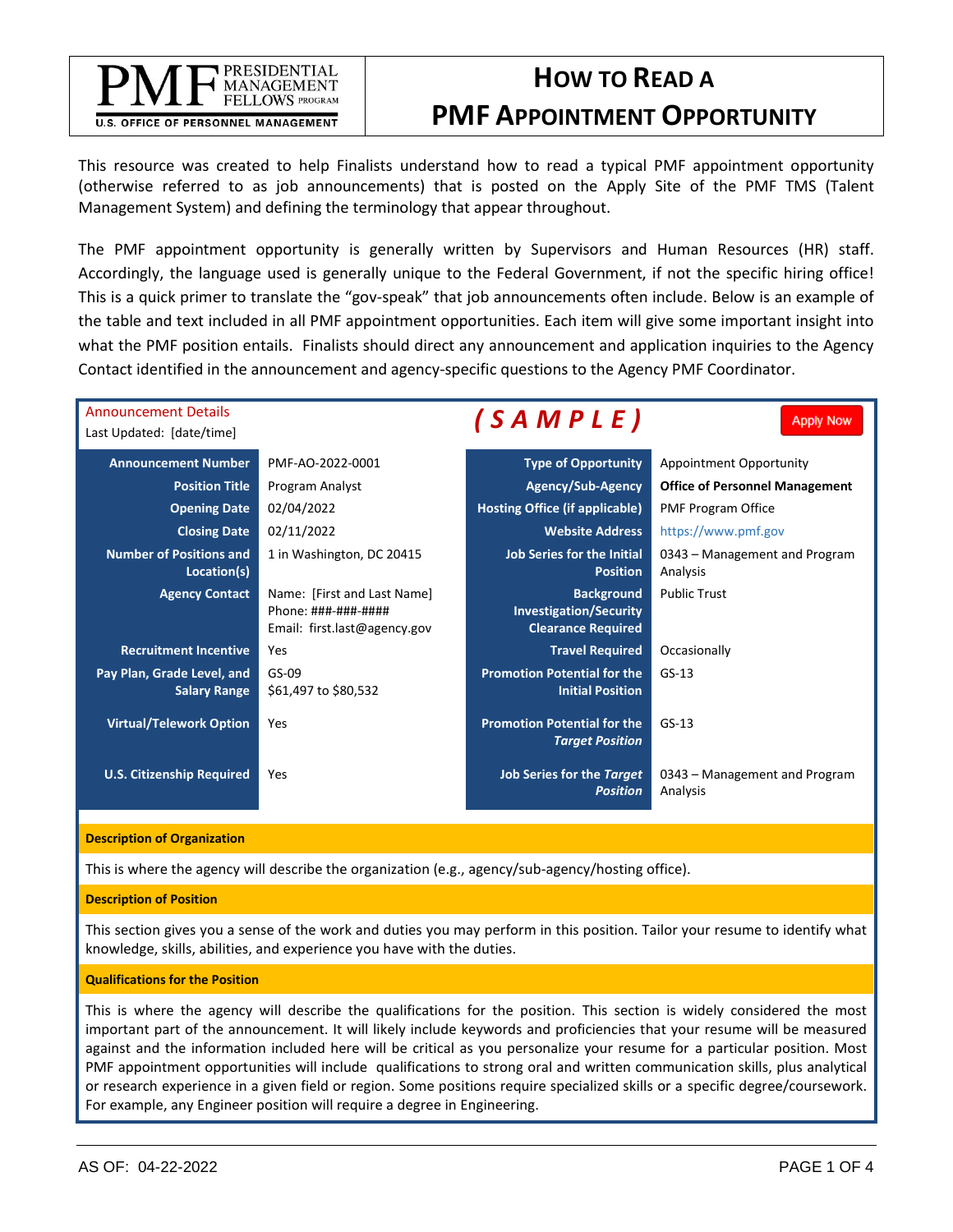**Selective Factor(s) (NOTE:** In addition to the qualifications identified, this position has one or more selective factors. A selective factor is a skill, knowledge, ability or other worker characteristic essential for satisfactory performance of the job. Finalists who do not meet the selective factor(s) will be rated as not qualified for this position.)

Occasionally, agencies also include one or more selective factors to their qualifications requirements. A selective factor is a skill, knowledge, ability or other worker characteristic that is essential for satisfactory performance of the job. For example, the incumbent may be required to speak, write, and/or read a specific language. Finalists who do not meet the selective factor(s) will be rated as not qualified for the position.

### **Virtual/Telework Option**

This is where the agency will describe whether or not the position has a "Virtual" or "Telework" option, and/or its policies in such regards. For example, if the position can be worked remotely or has the option for teleworking.

**How to Apply Instructions** (**NOTE:** In addition to any other instructions entered by the agency, Finalists must always apply via the Apply Now button and agencies must process applicants in the PMF TMS.)

This section gives you instructions on how to apply. In addition to any agency instructions, Finalists MUST use the Apply Now features to formally express an interest in the announcement in the PMF TMS. And agencies MUST use the Apply Now features to record status changes and appointments in the PMF TMS. It is common for agencies to require Finalists to apply to their positions via a link to USAJOBS. This requirement is allowed and typically used in order for you to populate their talent acquisition system and assist them in managing applicants. But, as mentioned above, use of Apply Now is also required.

**NOTE:** Contact the Agency Contact identified above for any questions. If you have specific agency questions, contact the Agency PMF Coordinator. Finalists are not guaranteed a PMF appointment. Fellows must complete program requirements for potential noncompetitive conversion to a term or permanent position at the end of their fellowship. This opportunity may be used to fill additional similar appointments. The closing time of this opportunity is 11:59pm (ET) if not otherwise posted or removed earlier.

# **TERMINOLOGY (from left-to-right):**

**Last Updated:** Shows the date/time stamp when the announcement was last updated by the agency.

**Announcement Number:** This is the unique identifier for the PMF Appointment Opportunity. You should include this number in any correspondence to agency contacts and the PMF Program Office. The announcement number appears as "PMF-AO-YYYY-####", where "PMF" stands for the PMF Program, "AO" stands for Appointment Opportunity, "YYYY" stands for the fiscal year, and "####" is a sequential number. All PMF appointments are associated to the announcement number.

**Type of Opportunity:** Identifies this announcement as an Appointment Opportunity. Other types of opportunities consist of Rotational (for Fellows), Training (for any participant, when applicable), and Alumni Engagement (for PMF Alumni).

**Position Title:** Refers to the name of the position the agency is recruiting for. The types of positions available in a given year vary according to agency needs.

**Agency/Sub-Agency/Hosting Office:** Identifies the organization recruiting for the PMF position. Finalists are also reminded to review the Agency Profile Pages under the *Explore* screen on the Apply Site of the PMF TMS to learn more about the agency.

**Website Address (optional):** If included in the announcement, shows the website address to learn more about the agency.

**Opening Date:** The date the announcement went live and began accepting applications.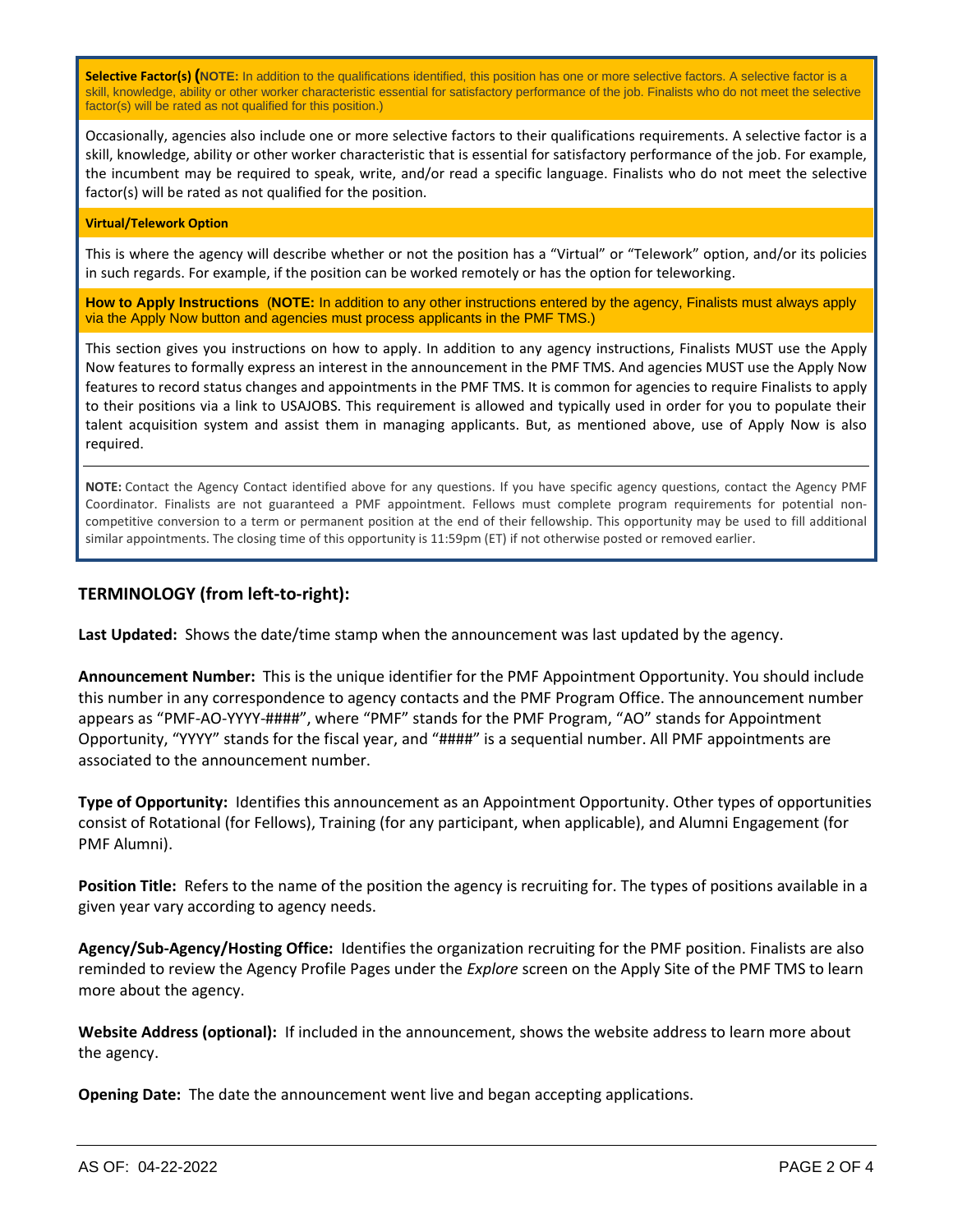**Closing Date:** The last day when applications will be accepted. By default, the announcement will close at 11:59pm (Eastern Time) on the closing date, unless closed earlier by the agency.

**Number of Positions and Location(s):** The number of positions the agency expects to hire and the duty station of the position. Note that some agencies may ultimately hire more or less than listed here. The location is also known as the "duty station", where the position is geographically located. The position may also have teleworking or remote working options.

**Job Series for the Initial Position:** Positions are classified into a 4-digit Job Series and related to an Occupational Group. To see a list of Job Series by Occupational Group, see OPM's Handbook of Occupational Groups and Families at [https://www.opm.gov/policy-data-oversight/classification-qualifications/classifying-general-schedule](https://www.opm.gov/policy-data-oversight/classification-qualifications/classifying-general-schedule-positions/occupationalhandbook.pdf)[positions/occupationalhandbook.pdf.](https://www.opm.gov/policy-data-oversight/classification-qualifications/classifying-general-schedule-positions/occupationalhandbook.pdf) NOTE: Some agencies have unique qualifications for their positions and are all agencies are responsible for classifying the position's Job Series (or equivalent) and determining the level of background investigation.

**Agency Contact:** The person or office you should reach out to ask questions about the position. Typically, this contact is the HR (Human Resources) Specialist processing applications. The contact may also be the Agency PMF Coordinator.

**Background Investigation/Security Clearance Required:** This indicates the level of a background investigation or security clearance required for a position. All PMF positions, at a minimum, require a Public Trust, which takes the shortest amount of time to complete. Some positions may also require a security clearance, particularly those that may deal with sensitive matters. Depending on the type of clearance (e.g., Secret, Top Secret), it can take upwards of 6-9 months to complete before the agency can make you a final offer and bring you onboard. Some agencies allow employees to start work with an interim clearance after an initial screening process; this varies and is at the agency's discretion. The background investigation/ security clearance levels are specific to the position and the agency. You should direct any questions to the Agency Contact in the announcement. The hiring agency will provide you detailed instructions upon making a final job offer. See more information at [https://www.pmf.gov/become-a-pmf/find-a-job/preparations/.](https://www.pmf.gov/become-a-pmf/find-a-job/preparations/)

**Recruitment Incentive:** An agency will identify whether or not a recruitment incentive (e.g., relocation, student loan repayment, etc.) is available for this position and insert additional information in the announcement. It is important to note any such incentive and to follow any instructions exactly.

**Travel Required:** Indicates if there is any travel associated to the position (as part of the job).

**Pay Plan, Grade Level, and Salary Range:** This essentially describes the potential range of the position's starting salary based on the pay plan, grade level, and duty station of the position. For more information, see the "Understanding Job Series and the General Schedule (GS) Pay Scale", posted under the "Become a PMF/Resources" webpage on the PMF website at [www.pmf.gov](http://www.pmf.gov/) or the "Resources" section on the Apply Site of the PMF TMS. Grade Levels in the General Schedule have 10 Steps; hence, the salary range. Typically agencies recruit at the Grade Level, Step 1. It is common for agencies to advertise a range of grade levels. For example, showing "GS-09, GS-11" means the agency is initially recruiting to fill the position starting at the GS-09 or GS-11 grade level. Some agencies offer their own pay plan and may refer to grade levels that are equivalent.

**Promotion Potential for the Initial Position:** Indicates the highest grade level (or equivalent) to which you can be promoted as a PMF in that position. This is for the position you would occupy as a PMF throughout your 2-year fellowship. A PMF may promote as high as a GS-13 (or equivalent) during the fellowship if the position has a career ladder to include that grade level.